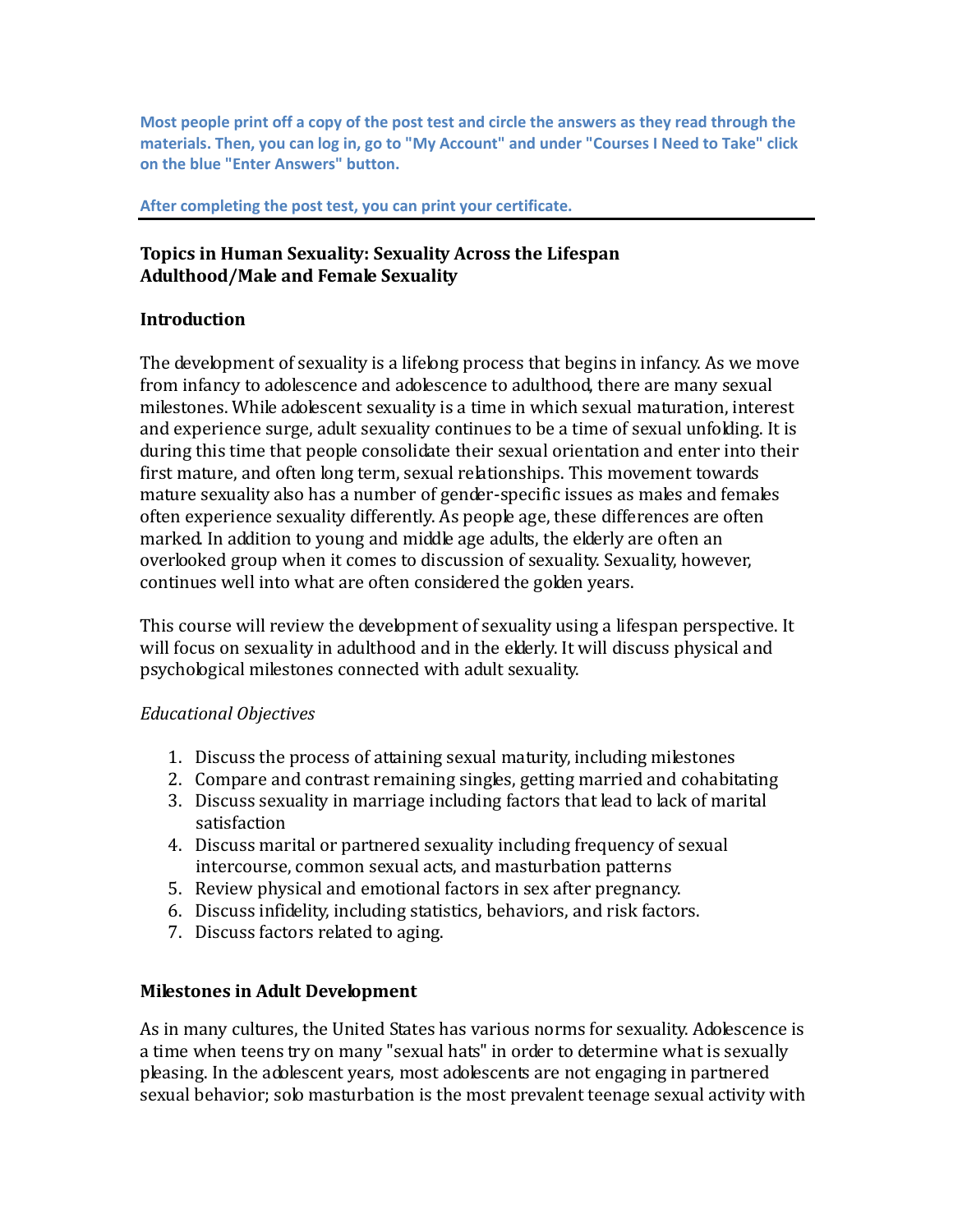rates as high at 43% of males and 37% of females (NSSHB, 2010). In early adulthood, people move toward mature, adult sexuality. Hyde and DeLamater (2003) term this a period of sexual unfolding, and include several factors in this process.

First is the development of sexual orientation. It is estimated that 10% of people are exclusively homosexual (Elmore, 2006), making heterosexuality the more prevalent sexual orientation. According to a research by Chandra et al. (2011), who looked at sexual contacts by gender, about 4%–6% of males have had same-sex contact. For females, the percentage of people who have had same-sex contact ranges from about 4% to 11%–12%. It is likely that many people explore these feelings in early adulthood, but many do not act on them due to strong societal prohibitions against homosexuality. Men more than women seem to struggle with these societal norms. Hyperhetrosexuality an established part of the male role (Hyde & DeLamater, 2003) and homosexual feelings are often ignored as a result.

The trend towards more mature sexuality can be seen in data from a 2010 Kinsey survey. More than half the participants in the 2010 national sex survey ages 18-24 indicated that their most recent sexual partner was a casual or dating partner. For other age groups, the majority of study participants indicated that their most recent sexual partner was a relationship partner.

Another task of adult sexual development is learning sexual likes and dislikes and effectively communicating these to a partner (Hyde & DeLamater, 2003). This is often a process of sexual experimentation.

# **Singles, Marrieds and Cohabitators**

During adulthood, peoples choose to enter into intimate or sexual relationships or to remain uncoupled. The U.S. government defines marriage as a social union or contract between people that creates kinship. Marital relationships involve many components: legal, social, spiritual, economic and sexual. The institution of marriage predates recorded history, and has primarily been defined as a partnership between two people of the opposite gender.

A relatively new practice involves same-sex couples being granted the legal marital recognition as commonly used by mixed-sex couples. The federal government does not recognize same-sex marriage in the United States, but such marriages are recognized by some individual states. As of January 2010, 29 states had constitutional provisions restricting marriage to one man and one woman, while 12 others had laws "restricting marriage to one man and one woman."

The term *never married* refers to adults who have never been married. Thirty percent of Americans have never been married — the largest percentage in the past 60 years, according to the latest U.S. Census (2010). Among those ages 25 to 29, the nevermarrieds increased from 27% in 1986 to 47% in 2009.

Given these statistics, it appears that most people in our society do eventually marry. Prior to making a marital commitment, many young adults engage in a pattern of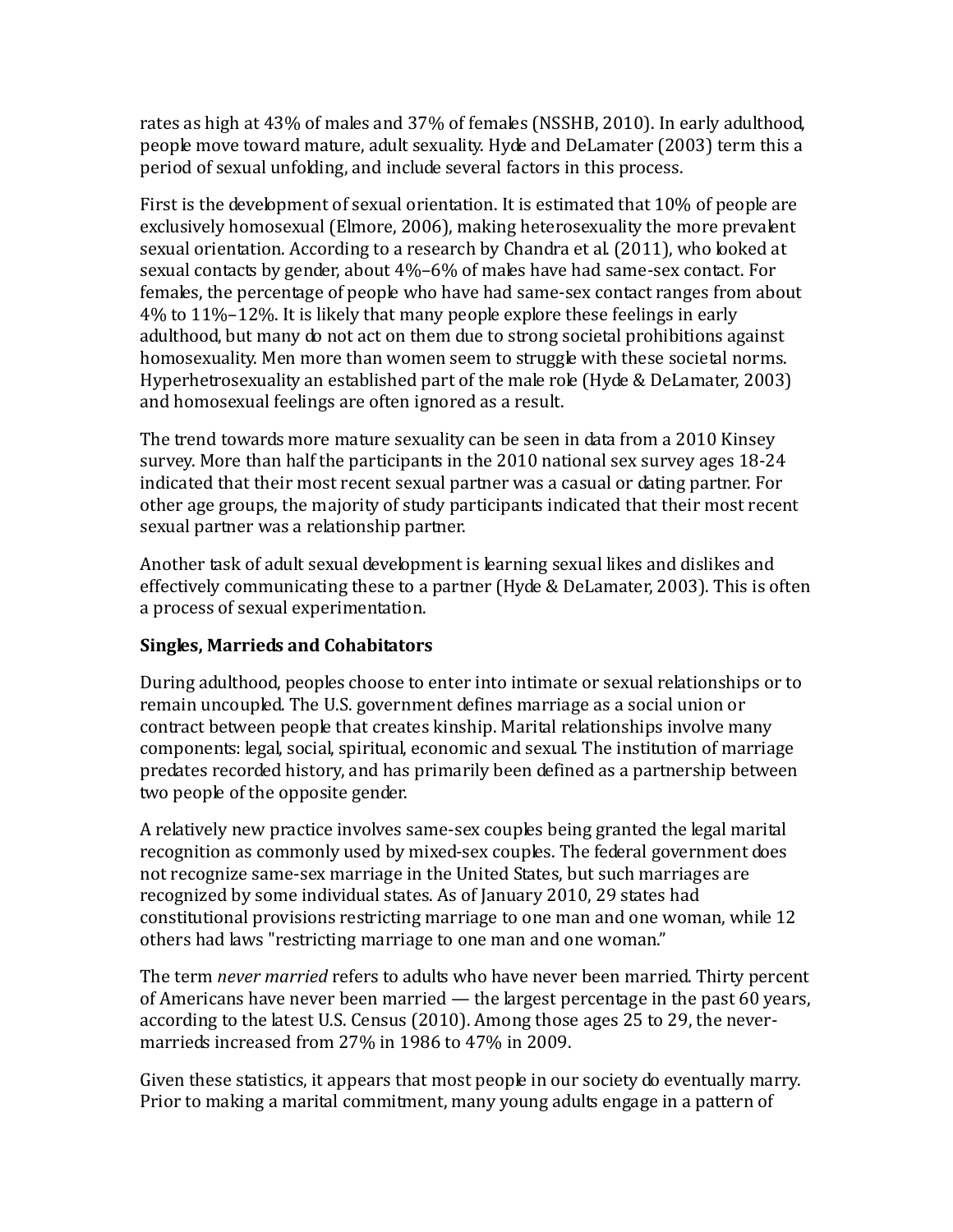serial monogamy, dating one exclusive partner, ending the relationship, then dating another. Males 30-44 report an average of 6-8 female sexual partners in their lifetime, while females 30-44 report an average of 4 male sexual partners in their lifetime. 56% of American men and 30% of American women have had 5 or more sex partners in their lifetime (Mosher, Chandra, & Jones, 2005).

There has been some change in dating patterns with the surge of Internet dating sites. This has vastly expanded the dating pool, which previously had included couples meeting through the introductions of family and friends and through institutions such as church and school.

In early adulthood, it is common for couples to experiment with commitment at varying degrees, such as from an exclusive dating relationship to living together. Cohabitation refers to an arrangement whereby two people decide to live together on a long-term basis in an emotionally or sexually intimate relationship. From a sexuality perspective, it is interesting that cohabitation is a public declaration of a sexual relationship (Hyde & DeLamater, 2003). Cohabitation has become more common, and is sometimes an end to itself and not a precursor to marriage.

Cohabitators do appear to engage in sexual behavior with more frequency than married persons. A sample of 7,000 adults found that married couples had sexual intercourse 8 to 11 times per month while those who lived together engaged in sexual intercourse 11 to 13 times per month (Call et al., 1995).

# **Sex and the Married Couple**

### *Case Vignette*

*Kevin and Marie, ages 28 and 26 respectively, have been married for 7 years and are seeking marital counseling. In assessing their degree of intimacy, Dr. Janey found that a frequent source of conflict between the couple was what Kevin viewed as a rejection. The couple reported engaging in sexual intercourse approximately once a week; Kevin, however, felt that anything less that 2-3 times per week was insufficient and a cause of the other problems in the marriage. How much is "normal," asks Kevin.*

Questions such as this are a frequent source of discussion in marital as well as individual counseling. Although it is difficult to identify a norm, it appears that engagement in sexual intercourse is mediated by age (see chart below). As would be expected, frequency declines as both men and women get older. The explanation for this is both biological, such as decrease in vaginal lubrication and poor health, and psychological, habituation to sex with the same partner. As with the case vignette, research has found that sexual inactivity has been associated with unhappiness in the marriage (Donnelly, 1993; Huston et al., 1996). Sexual dissatisfaction is associated with increased risk of divorce and relationship dissolution. (Karney, 1995).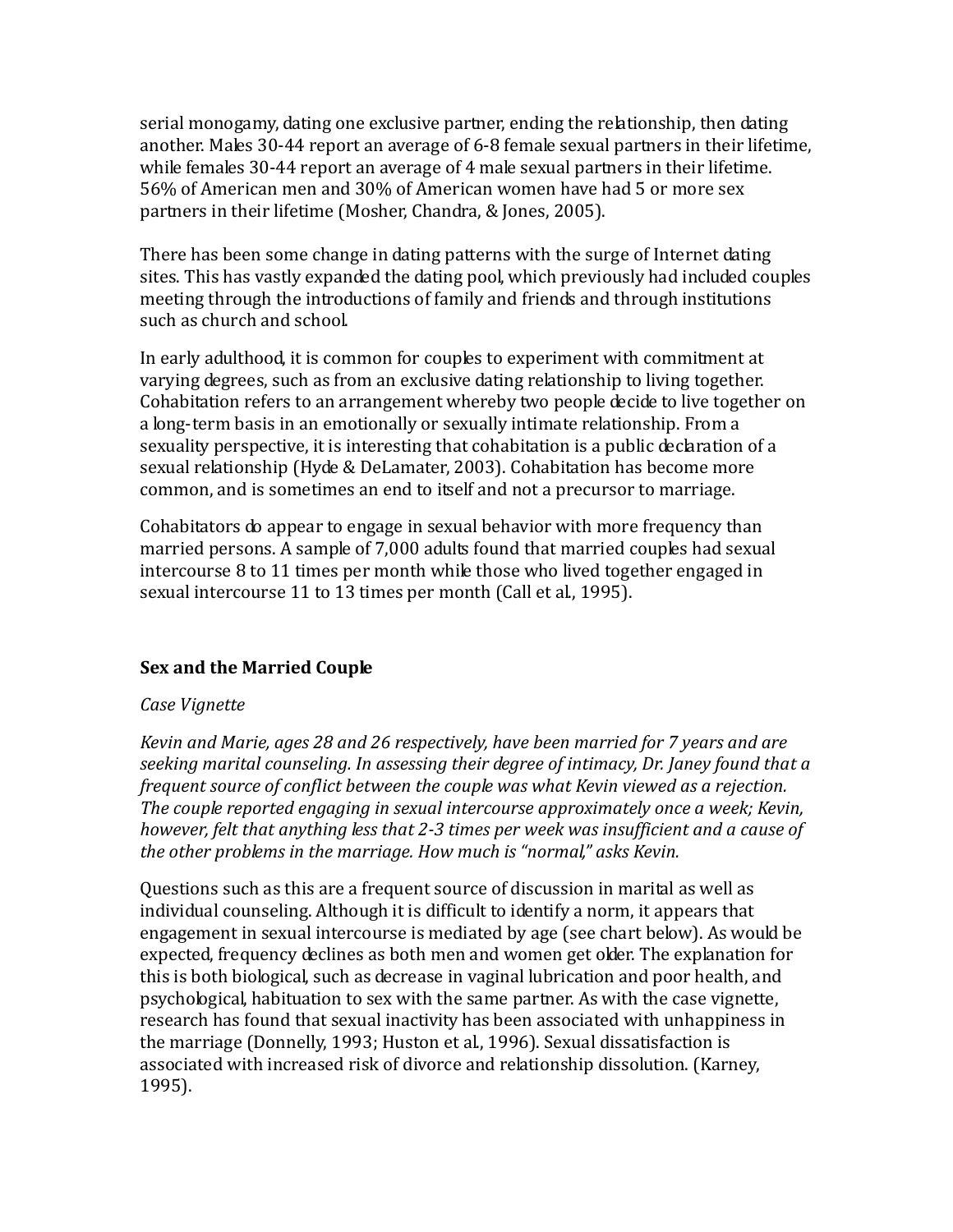A large-scale study by Donnelly (1993) analyzed marital sexuality. Donnelly interviewed 6,029 married people to determine which factors are related to sexually inactive marriages and if sexually inactive marriages are less happy and satisfying than those with sexual activity. Donnelly measured nineteen independent variables including: life satisfaction, religious fundamentalism, gender role traditionality, individualism, marital interaction variables, and marital happiness. She found that the lower the marital happiness and shared activity, the greater the chance of sexual inactivity and separation. Sexual inactivity was found to be associated with old age, the presence of small children, poor health, and in males, duration of marriage. Sexually inactive marriages are not happy, therefore, are not satisfying marriages.

Another study of married couples found age and marital satisfaction to be the two variables most associated with amount of sex. As couples age, they engage in sex less frequently with half of couples age 65-75 still engaging in sex, but less than one fourth of couples over 75 still sexually active. Across all ages couples that reported higher levels of marital satisfaction also reported higher frequencies of sex. (Call, 1995).

The results of a large-scale study of married men and women is reported below.

### Kinsey Institute (NSSHB, 2010)

|                                    | 18-24 | 25-29 | 30-39 | 40-49 | 50-59 | 60-69 | $70+$ |
|------------------------------------|-------|-------|-------|-------|-------|-------|-------|
| Not in past year                   | 4.2   | 1.6   | 4.5   | 9.1   | 20.6  | 33.9  | 54.2  |
| A few times per<br>year to monthly | 12.5  | 9.3   | 15.6  | 16.2  | 25.0  | 21.2  | 24.2  |
| A few times per<br>month to weekly | 30.0  | 36.4  | 32.5  | 24.1  | 31.8  | 20.5  | 63.2  |
| 2-3 times per week                 | 26.0  | 27.1  | 39.0  | 25.3  | 18.8  | 38.6  | 0.0   |
| 4 or more times per<br>week        | 10.0  | 6.3   | 6.5   | 11.5  | 4.7   | 2.3   | 0.0   |

Percentage of Married Men Reporting Frequency of Vaginal Sex, N=2396 Age Group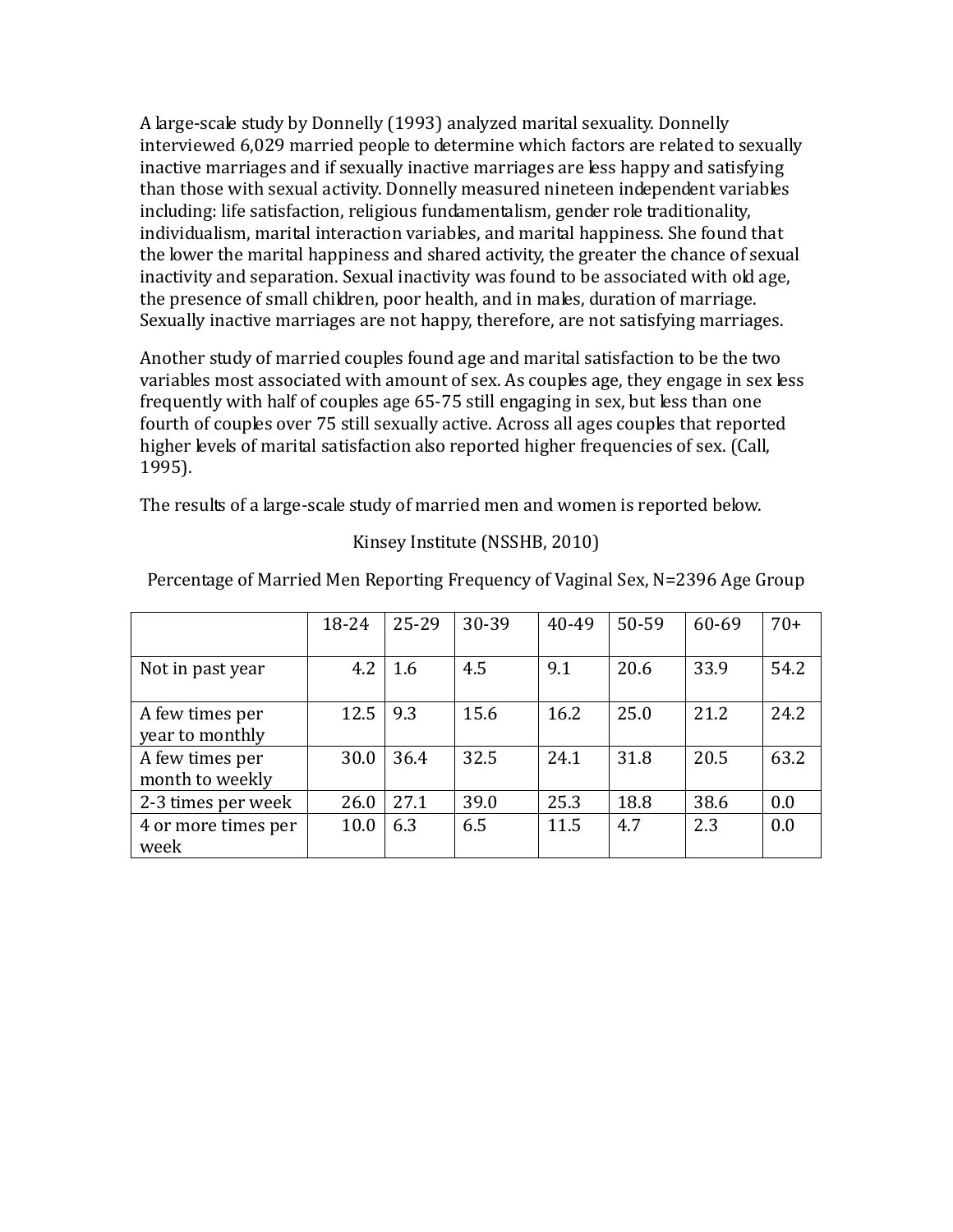|                     | 18-24 | 25-29 | 30-39 | 40-49 | 50-59 | 60-69 | $70+$ |
|---------------------|-------|-------|-------|-------|-------|-------|-------|
|                     |       |       |       |       |       |       |       |
| Not in past year    | 11.8  | 3.5   | 6.5   | 8.1   | 22.0  | 37.0  | 53.5  |
| A few times per     | 14.7  | 11.6  | 16.3  | 21.7  | 23.7  | 20.0  | 25.4  |
| year to monthly     |       |       |       |       |       |       |       |
| A few times per     | 14.7  | 47.7  | 50.2  | 46.6  | 36.2  | 35.9  | 18.3  |
| month to weekly     |       |       |       |       |       |       |       |
| 2-3 times per week  | 35.3  | 35.2  | 21.9  | 20.8  | 16.9  | 6.2   | 1.4   |
| 4 or more times per | 23.5  | 2.0   | 5.1   | 2.7   | 1.1   | 0.0   | 1.4   |
| week                |       |       |       |       |       |       |       |

# Percentage of Married Women Reporting Frequency of Vaginal Sex, N=2393 Age Group

# **Marital and Partnered Sexuality**

The chart above describes the frequency of vaginal sexual intercourse. According to the National Survey of Sexual Health and Behavior (NSSHB), there is much variability in the sexual repertoires of U.S. adults, with more than 40 combinations of sexual activity described at adults' most recent sexual contact. It is rare that adult men and women engage in just one sex act when they have sex. While vaginal intercourse is still the most common sexual behavior reported by adults, many sexual events do not involve intercourse and include only partnered masturbation or oral sex (NSSHB, 2010). Determining what marital sexuality will be like has sometimes been described as a "mating dance," or as the process of "negotiating sex."

### *Sexual Practices*

So what is "having sex"? In a recent study at The Kinsey Institute, nearly 45% of participants considered performing manual-genital stimulation to be "having sex," 71% considered performing oral sex to be "sex," 80.8% for anal-genital intercourse. Considerations of "sex" also varied depending on whether or not a condom was used, female or male orgasm, and if the respondent was performing or receiving the stimulation (NSSHB, 2010).

One sexual behavior that is often considered to be more taboo is anal intercourse. Part of the taboo concerns the perception that anal sex is generally a homosexual act. Anal sex commonly refers to the sex act involving insertion of the penis into the anus of a sexual partner. The term can also include other sexual acts involving the anus, anilingus (anal–oral sex). Anal sex it is not rare, although it is reported by fewer women than other partnered sex behavior. Partnered women in the age groups between 18-49 are significantly more likely to report having anal sex (NSSHB, 2010).

### *Masturbation*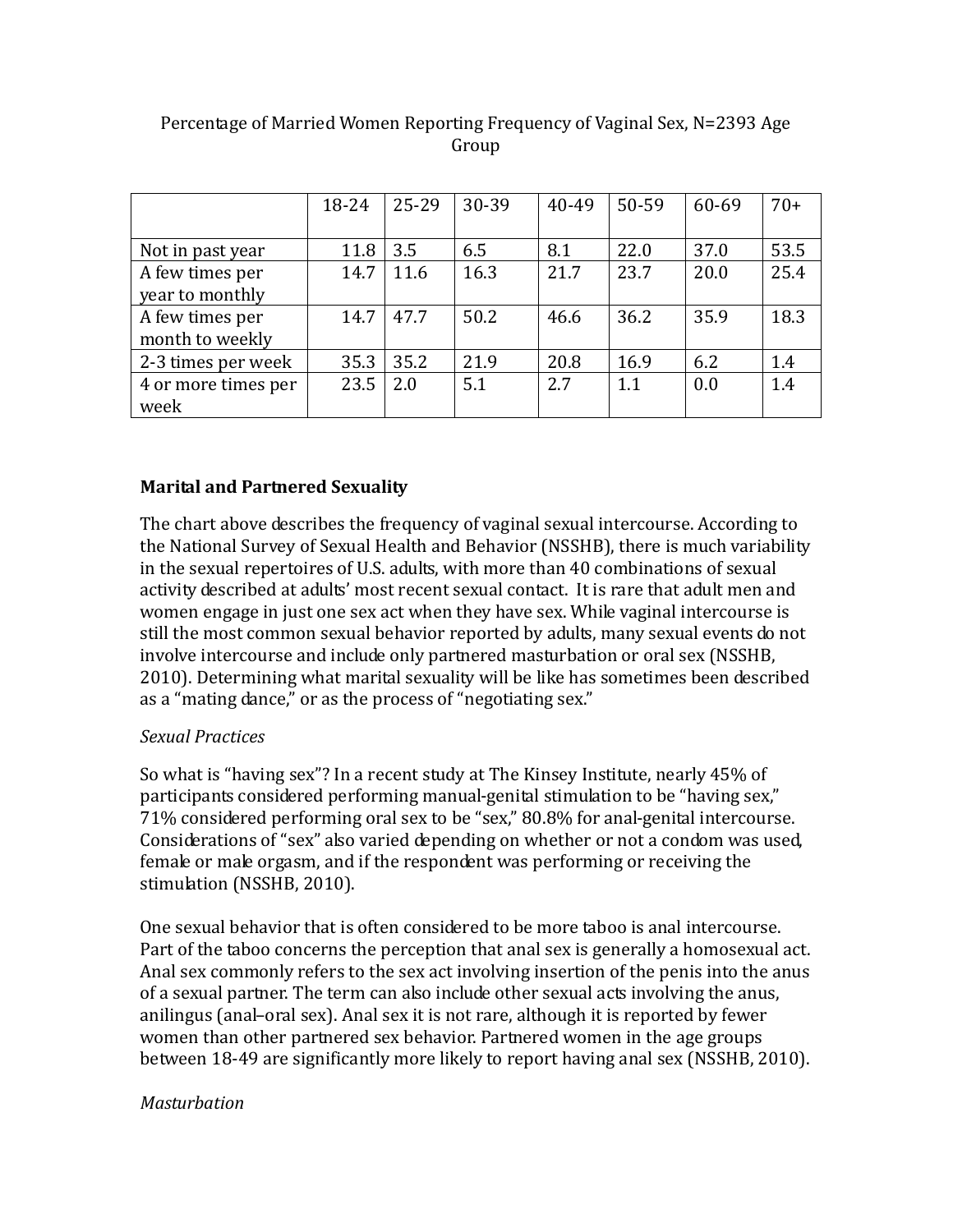While many people think that the trend to mature sexuality means that masturbation is unusual in adulthood, this is not the case. Many people masturbate, even while they are married and have access to consexual sex. This behavior is normal, but can sometimes be kept secret due to feelings of guilt. According to one study of the masturbation habits of men and women, nearly 85% of men and 45% of women who were living with a sexual partner reported masturbating by themselves in the past year (Laumann, Gagnon, Michael, Michaels, 1994). Masturbation, then, appears to be a healthy sexual outlet.

Within relationships, another pattern involves partnered or mutual masturbation. Mutual masturbation is a sexual act where two or more people stimulate themselves or one another sexually, usually with the hands. Across all age groups, partnered women are significantly more likely to report having engaged in partnered masturbation as compared to nonpartnered women (NSSHB, 2010).

### **Changes in Sexual Patterns**

#### *Case Vignette*

*Sarah and John are presenting for counseling. John feels like his whole world his turned upside down following the birth of his son, who is now 8 months old. "Sarah and I used to be so close, and had a great sex life," he says. "Since the baby has been born we've had sex a total of one time. She's just not interested."*

Within marriage and partnerships, there are changes in sexual patterns. There is often a decrease in the number of sexual encounters due to habituation — couples becoming accustomed to one another sexually, which results in decreased interest in sex.

### *Pregnancy*

Another time in which there is much change in sexual patterns is following a pregnancy. These changes are at least initially motivated by physical parameters, but may also be psychological.

After pregnancy, sexual contact is often delayed for several weeks or months, and may be difficult and painful for women. Injury to the perineum or episiotomy are common reasons, as is vaginal dryness may occur following giving birth for about three months due to hormonal changes. Women who breast-feed are more likely to report painful sex and reduced libido, both due to hormonal changes such as a reduction in levels of estrogen. A water-soluble lubricant, such as K-Y jelly or AstroGlide, may be helpful in reducing dryness and discomfort. Although sexual activity other than intercourse is possible sooner, some women experience a prolonged loss of sexual desire after giving birth. Although this is not uncommon, it is always advisable to consult with a physician.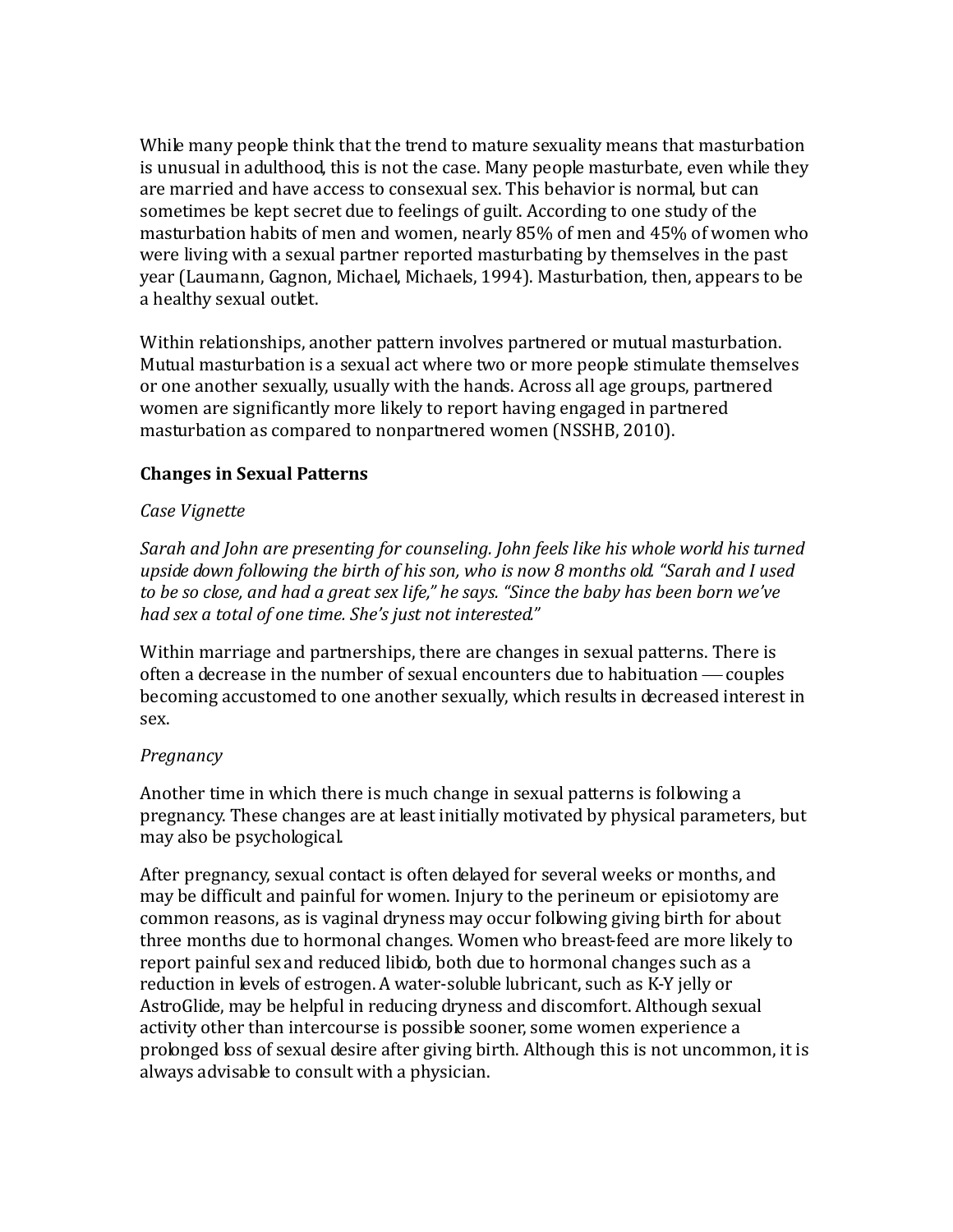## **Infidelity**

#### *Case Vignette*

*Joslyn and Eric have been married for 8 years. Joslyn has recently noticed that Eric has become more distant. She was shocked to find that he had been exchanging text messages with a female co-worker. Although Eric denies that the relationship was in any way physical, Joslyn feels angry and hurt. She expresses uncertainty that she will be able to move past her feelings of betrayal.*

Within intimate, partnered, and marital relationships, there is generally a belief in the exclusivity of the relationship, particularly sexual exclusivity. Infidelity is a breach of this expectation. Infidelity tests relationships and results in feelings of betrayal and mistrust. In our culture there is also a strong prohibition against infidelity, which includes both sexual breaches and emotional unfaithfulness. Smith (1994) surveyed Americans about infidelity and found that 90% of the general public agree that it is "always" or "almost always" wrong for a married person to engage in extramarital sex. The prohibition against infidelity also extends across cultures. Betzig (1989), for example, found Infidelity to be the most cited cause of divorce in over 150 cultures. Within the counseling relationship, many couples seeking counseling are presenting due to one partner's unfaithfulness.

How common is infidelity? Two studies of extramarital sex found similar statistics: approximately 20-25% of men and 10-15% of women engage in extramarital sex at least once during their marriage (Laumann, 1994; Wiederman, 1997). These studies did not include a sampling of cohabitating individuals. Treas and Giesen (2000) looked at infidelity among couples that are married or living together in a partnered relationship. The researchers found that 11% of adults who have ever been married or cohabited have been unfaithful to their partner (Treas & Giesen, 2000).

### *The faces of infidelity*

There is some variability in what is considered infidelity. Certainly, sexual contact outside of a marital or partnered relationship is considered infidelity (except, of course, if the couple has the understanding that that is acceptable to both of them, such as in the case of an "open" marriage). There is less consensus, however, about other things that may be considered infidelity.

One such argument involves the idea of emotional infidelity  $-$  emotional involvement with another person, which leads to the channeling of emotional resources, such as time and attention, to someone else.

Another area that leads to disagreement is the use by one partner of pornography. This has become a particular concern in the age of the Internet. In a recent national study of Internet pornography, 14% of people reported having used a sexually explicit website ever, men more so than women. 25% of men reported visiting a pornographic site in the previous 30 days; 4% of women reported visiting pornographic sites in the same timeframe. (Buzzell, 2005). Additionally Mitchell et al.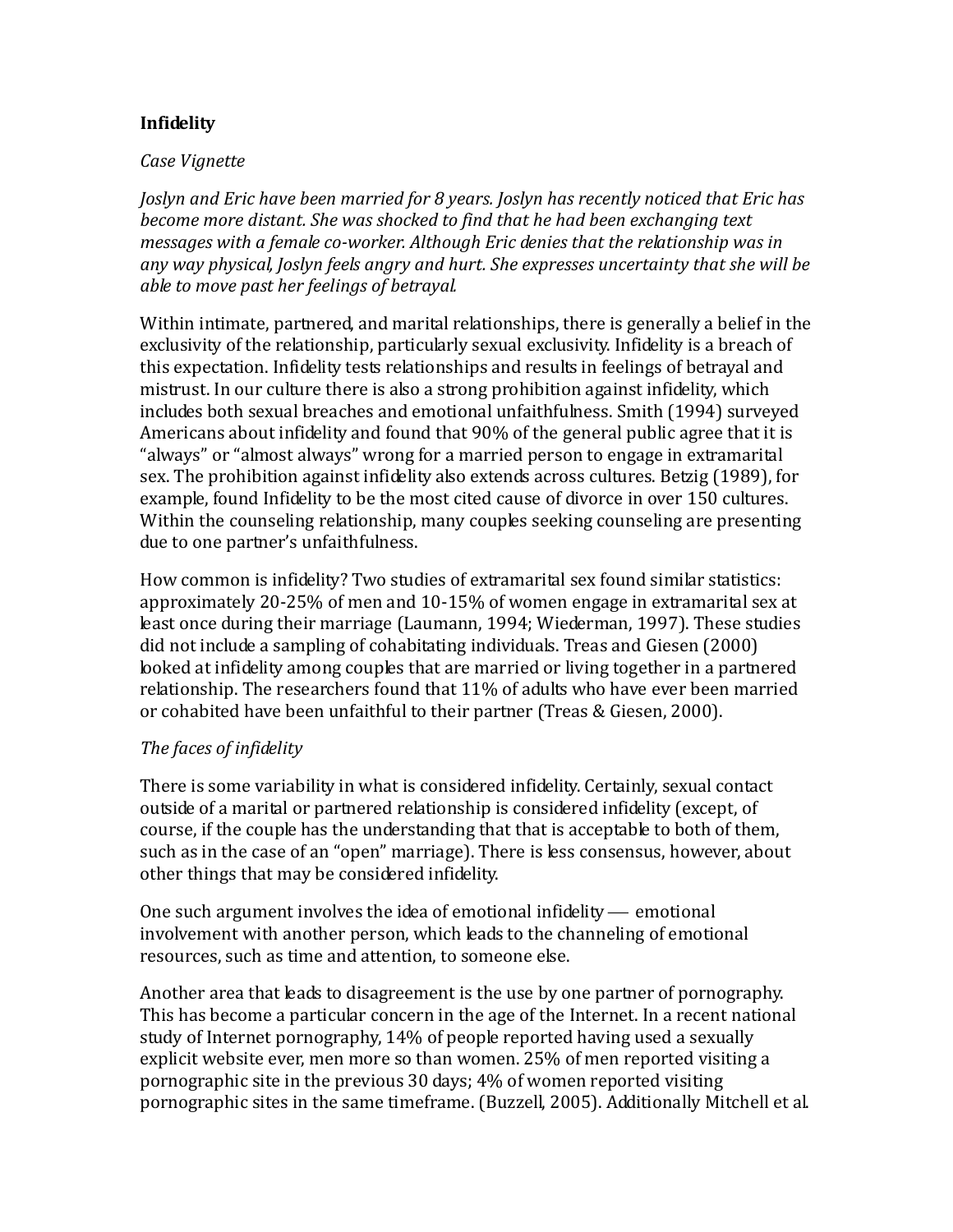(2005) found that overuse, pornography, infidelity, and risky behaviors are among the most frequently treated Internet-related problems by mental health professionals. Although these areas are ones that merit further study, such statistics cannot be ignored.

## *Factors that contribute to infidelity*

Infidelity is influenced by many social and demographic factors. (Treas & Giesen, 2000) looked at these factors in a recent study. These researchers attempted to determine why some people are sexually exclusive while others have sex with someone besides their mate. Previous research had linked personal values, sexual opportunities, and quality of the marital relationship to extramartial sex. Treas and Giesen (2000) conducted a national survey of married and cohabitating couples. The researchers found that there is a higher likelihood of sexual infidelity among those with stronger sexual interests, more permissive sexual values, lower subjective satisfaction with their union, weaker network ties to partner, and greater sexual opportunities. Infidelity was also associated with having been part of a couple for a long time; having had a high number of prior sex partners and being male.

## **Sexuality and Aging**

#### *Case Vignette*

*Benjamin, age 74, and Jeanette, age 66, have been married for 47 years. They have weathered many challenges during this time, but are now really struggling. Their sex life, which had been mutually satisfying, has deteriorated due to Benjamin's impotence. Although Jeanette has been patient, she is upset that her proud husband will not tell him doctor about the problem.*

Sexuality occurs across the lifespan. Although there is some decline in the frequency of sexual contact as men and women age, many older men and women continue to be sexual (see the chart below). Many of the issues previously discussed, such as sexual communication issues and relational problems, apply to aging people. There are, however, specific, aging related issues that require some adaptation. While these do not apply to all older adults, it is helpful to understand some of the physical and psychological changes associated with aging.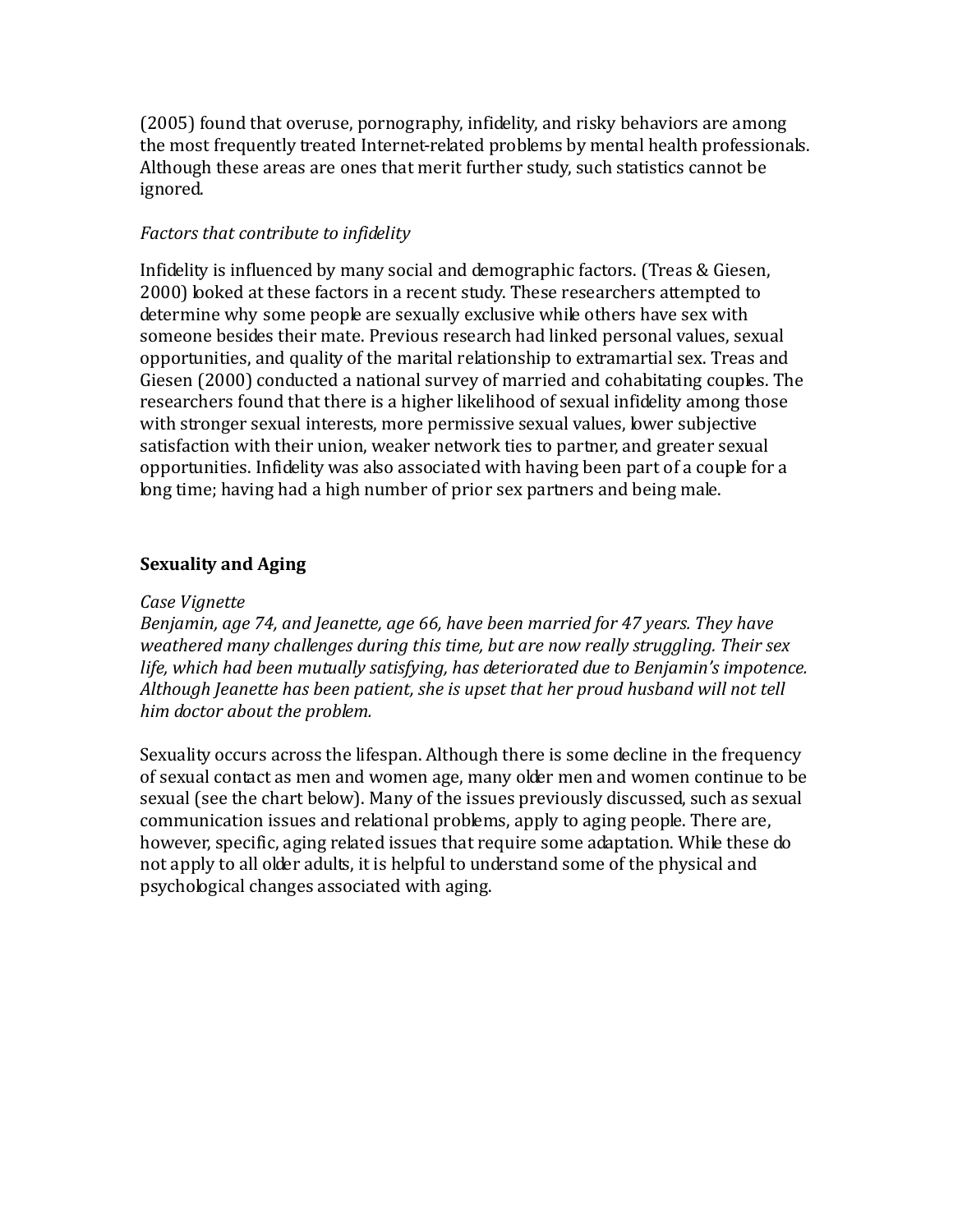### Kinsey Institute

#### Frequency of Sexual Intercourse

| Frequency                | Men $50-80+$ | Women 50-80+ |
|--------------------------|--------------|--------------|
| Not in past year         | 46.4         | 58.0         |
| A few times per year     | 17.8         | 13.5         |
| 2 or 3 times per week    | 24.6         | 20.3         |
| A few times per month    | 10.2         | 6.8          |
| 4 or more times per week | 0.9          |              |

People over 50 are the fastest growing segment of the U.S. population. According to a recent factsheet on aging, the number of Americans age 55 and older will almost double between now and 2030 – from 60 million today to 107.6 million as Baby Boomers reach retirement age.

The current population of older adults is one of the most highly educated and financially sound groups in history. It is also a very active group: nearly half of all Americans age 55 and over volunteered at least once in the past year. Even among those age 75 and older, 43 percent had volunteered at some point in the previous year. Older Americans no longer see retirement as an "endless vacation," but increasingly as an active, engaged phase of life that includes work and public service (Fact Sheet on Aging, Experience Corps, [http://www.experiencecorps.org](http://www.experiencecorps.org/)).

Although this is clearly a vibrant group of men and women, there are certain aspects of aging that can negatively affect sexual interest, activity and satisfaction. Among these factors are losses, changes in body image, changed living arrangements and physical changes associated with aging.

#### *Psychological Changes*

#### Societal Prohibitions against Sexuality/Reactions to Aging

Ageism extends to our beliefs about sexuality. Older adults are often indirectly told that sexuality is for the young. Images in the media equate sexuality with youth. Sexual attractiveness, then, is often connected with the young. For women in particular there is a sexual double standard. Men are often thought to maintain their sexual activity, while older women are not. Sexually appealing women are depicted as young, and the importance of maintaining youth is supported by cosmetics that hide gray hair, wrinkles, etc. Women then are more prone to developing concerns about the physical aspects of aging, such as drooping breasts, weight gain, etc. There has been a rise in the number of late stage eating disorders, and these body image issues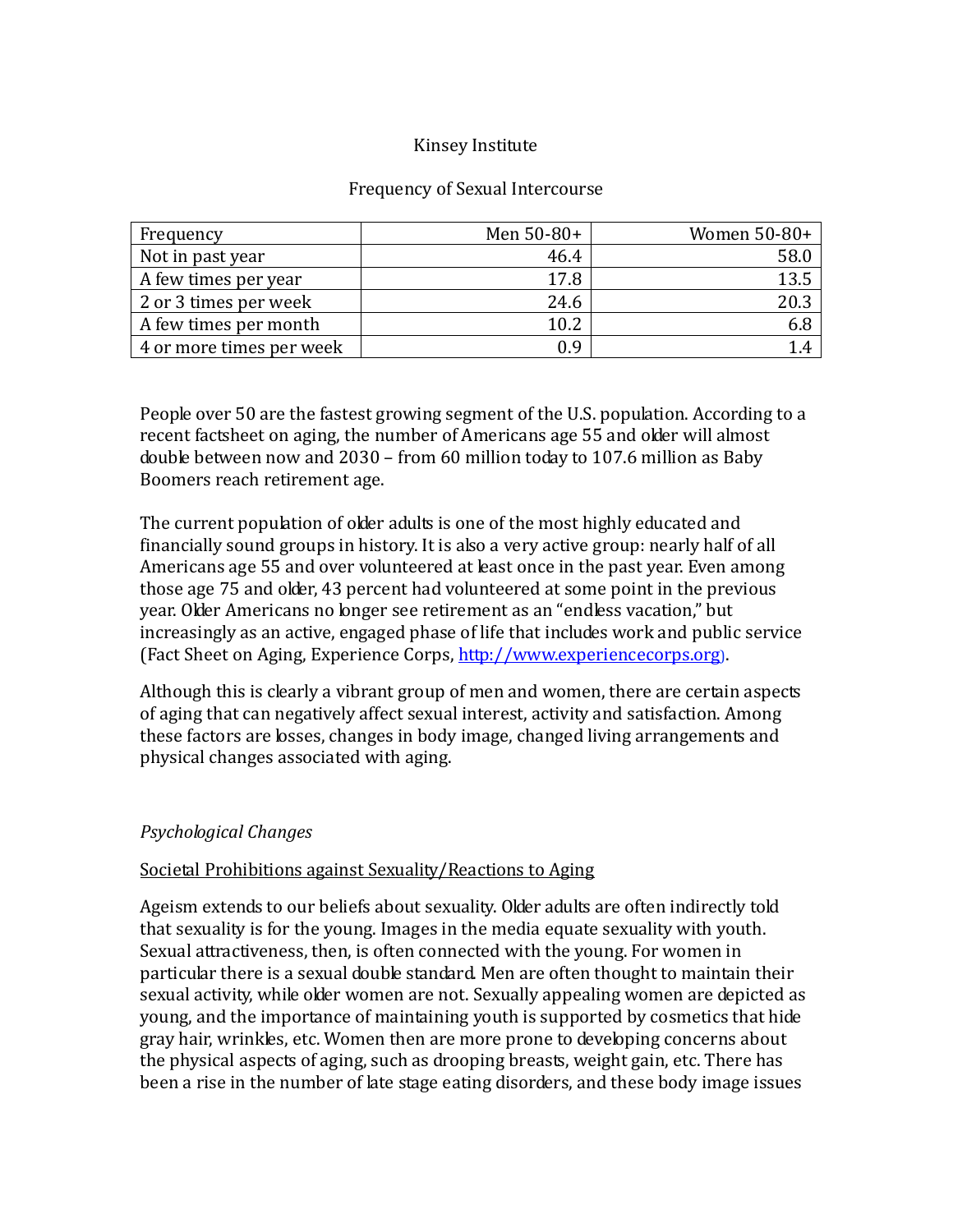play a role in the increase. Body image, of course, affects sexuality (Crooks & Baur, 2000).

## Loss of a Partner

Loss of a partner is a life crisis that many men and women will face over the course of their lifetime. Although people react to this crisis in many ways, some eschewing further relationships and some open to them. Women statistically have a longer life expectancy than men. More men than women, however, go on to remarry. One problem sometimes seen in this situation is the aptly named "widowers syndrome" in which a man can become sexually aroused by a new partner but cannot maintain an erection (Rossi, 1999) and which is often a result of survivor's guilt. Women can experience the same problem.

### *Changes in Living Environment*

With increasing medical needs, many elderly people need to enter nursing homes or assisted living facilities. These environments often fail to address the sexual needs of older men and women. There may be restrictions on behavior or the inability to live with a spouse or partner. There are sometimes similar issues when an aging parent goes to live with a child. These issues need to be considered in making choices about living situations.

# *Physical Changes*

There are many physical changes associated with healthy aging which are described below. Additionally there are illnesses that may limit a person's ability to relate sexually.

Physical Changes in Women (Zeiss & Kasi-Godley, 2001)

- Reduced levels of hormones (estrogen, progesterone, androgen)
- Thinning of vaginal walls
- Decreased vaginal lubrication
- Changes in the labia, making penetration more difficult
- Reduction in vaginal contractions

Physical Changes in Men (Zeiss & Kasi-Godley, 2001)

- Reduced levels of hormones (testerone)
- Decreased firmness during erections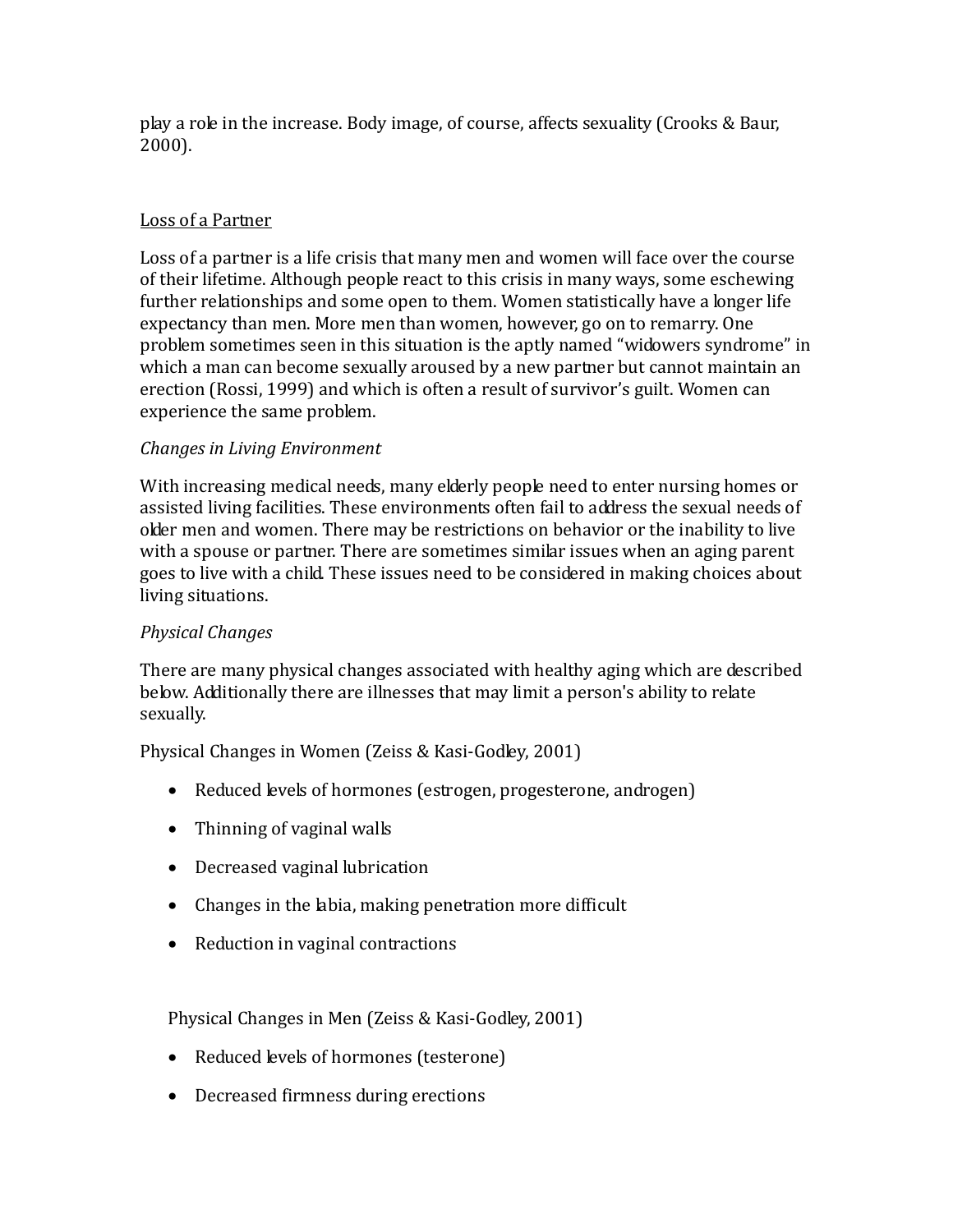- Reduction in amount of ejaculate
- Longer refractory period
- Need for more direct stimulation to support erection

#### **References**

Alderson, K. Lahey, K.A. (2004). *Same-Sex Marriage: The Personal and the Political*. New York: Insomniac Press.

Anderson, L.K., Anderson, P.A., & Afifi, W.A. (2007). *Close encounters: Communication in relationships.* Thousand Oaks, CA: Sage Publications.

Betzig, L. (1989). "Causes of conjugal dissolution: A cross-cultural study." *Current Anthropology* 30(5): 654-676.

Chandra A., Mosher W.D., Copen C. & Sionean C. (2011). Sexual behavior, sexual attraction, and sexual identity in the United States: Data from the 2006–2008 National Survey of Family Growth. *National health statistics reports* (36). Hyattsville, MD: National Center for Health Statistics.

Crooks, R. & Baur, K. (2002). *Our sexuality.* (8th edition). Pacific Grove, CA: Brooks Cole.

Donnelly, Denise A. (1993). Sexually inactive marriages. *The Journal of Sex Research, 30(2),* 171-179.

Elmore, L.A. (2006). *The development of sexual orientation: A teaching resource*. Office of Teaching Resources in Psychology Online**.** 

Fact Sheet on Aging, Experience Corps (n.d.) Retrieved August 4, 2011 from [http://www.experiencecorps.org](http://www.experiencecorps.org/)

Huston, Ted L. & Vangelisti Anita L. (1991). Socioemotional behavior and satisfaction in marital relationships: A longitudinal study. *Journal of Personality and Social Psychology, 61(5),* 721-733.

Hyde, J.S. & DeLamater, J.D. (2003). *Understanding human sexuality*. New York: McGraw Hill.

Karney, B. R. and T. N. Bradbury (1995). "The longitudinal course of marital quality and stability: A review of theory, methods, and research " *Psychological Bulletin* 118(1): 3-34.